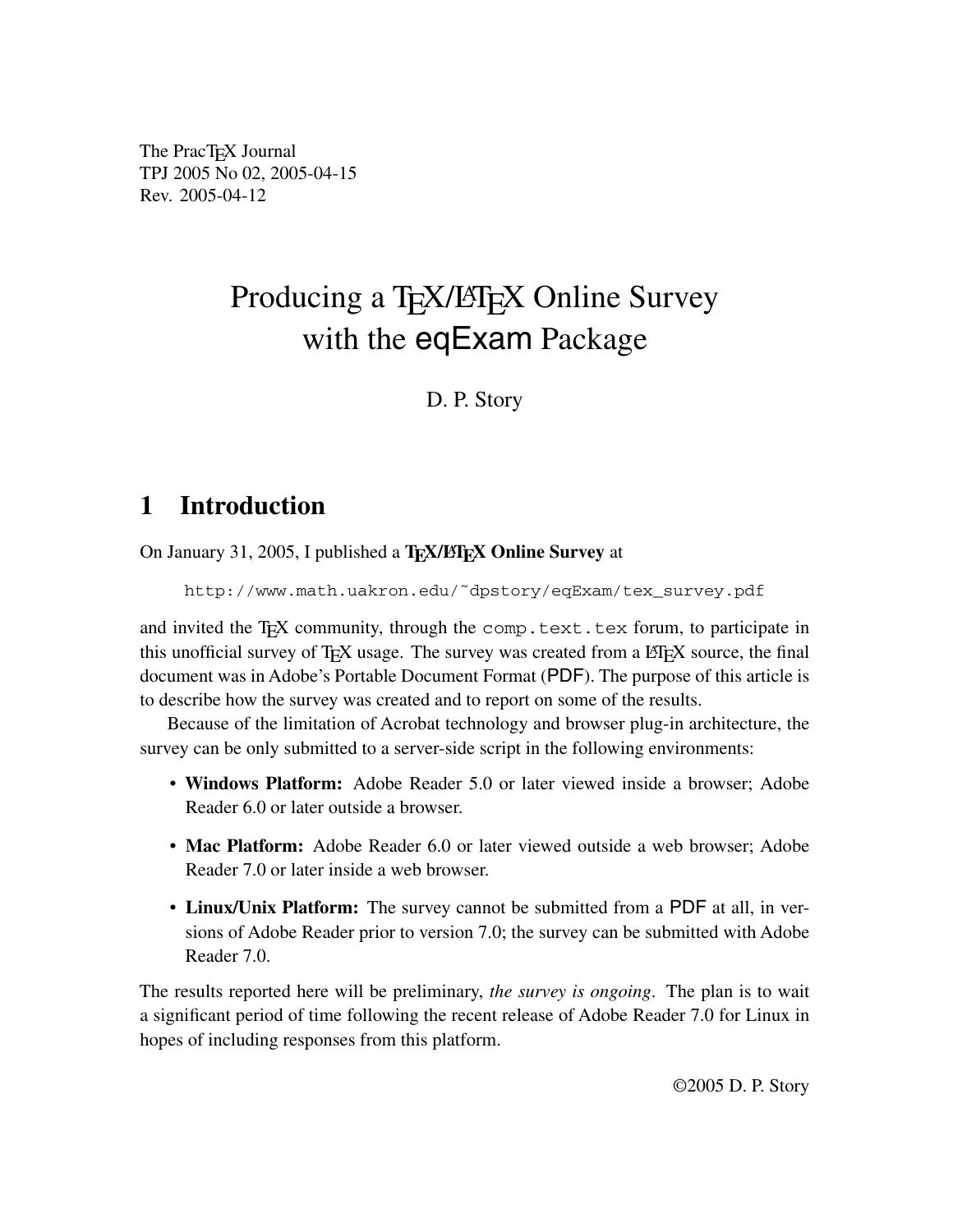## **2 The eqExam Package**

For many years, I've used my own LATEX package to construct the tests, quizzes and homework assignments for my classes at the University of Akron. Recently, I fixed a number of bugs, integrated it with the **AcroT<sub>E</sub>X** eDucation Bundle and enhanced the overall capability of the package.<sup>1</sup> The eqExam package is now publicly available for download at the eqExam package home page<sup>2</sup> and from CTAN.

The package can be used to create multiple choice, true/false and fill-in questions, as well as questions that require an extended response. The package has a number of interesting features, $3$  what separates eqExam from the other exam packages, $4$  however, is its support for PDF.

With regard to PDF, there are several package options, pdf, links, online and email, the author can select. Here, we discuss only the email option. When the option email is taken, Acrobat form elements are inserted into the document creation workflow, and the document becomes interactive when viewed as a PDF from within the Adobe Reader: the alternatives of a multiple choice question become radio button fields; for a true/false or short fill-in question, the blank spaces (usually underlined) left to write in the response are changed into text fields designed for input; and for a long response question, the vertical space left for the student to write into becomes a multi-line text field.

As the name of the option suggests, the eqExam submits the form data to a server-side script that, in turn, sends the data as an email attachment to the recipient, whose email address is specified in the form data. For this purpose, I wrote a server-side script, called eqAttach.asp,<sup>5</sup> to perform the tasks just described.

In the preamble of the  $\Delta E$ <sub>EX</sub> source of an eqExam document with the email option, the following command is required:

```
\SubmitInfo{http://www.myWebSite/scripts/eqAttach.asp\#FDF}
{myname@mymailprovider}
```
This command inserts a submit button at the top of the first page. The first argument is the URL to the server-side script, the second is the email address of the individual to receive

<sup>2</sup>http://www.math.uakron.edu/˜dpstory/eqexam.html

<sup>1</sup>http://www.math.uakron.edu/˜dpstory/webeq.html

<sup>&</sup>lt;sup>3</sup>The eqExam itself is not the focus of this article, see the related article "Creating Online Tests with eqExam", in **The PracTEX Journal**.<br><sup>4</sup>For example, exam by Philip S. Hirschhorn; and examdesign by Jason Alexander

<sup>&</sup>lt;sup>5</sup>This script is distributed with the eqExam package.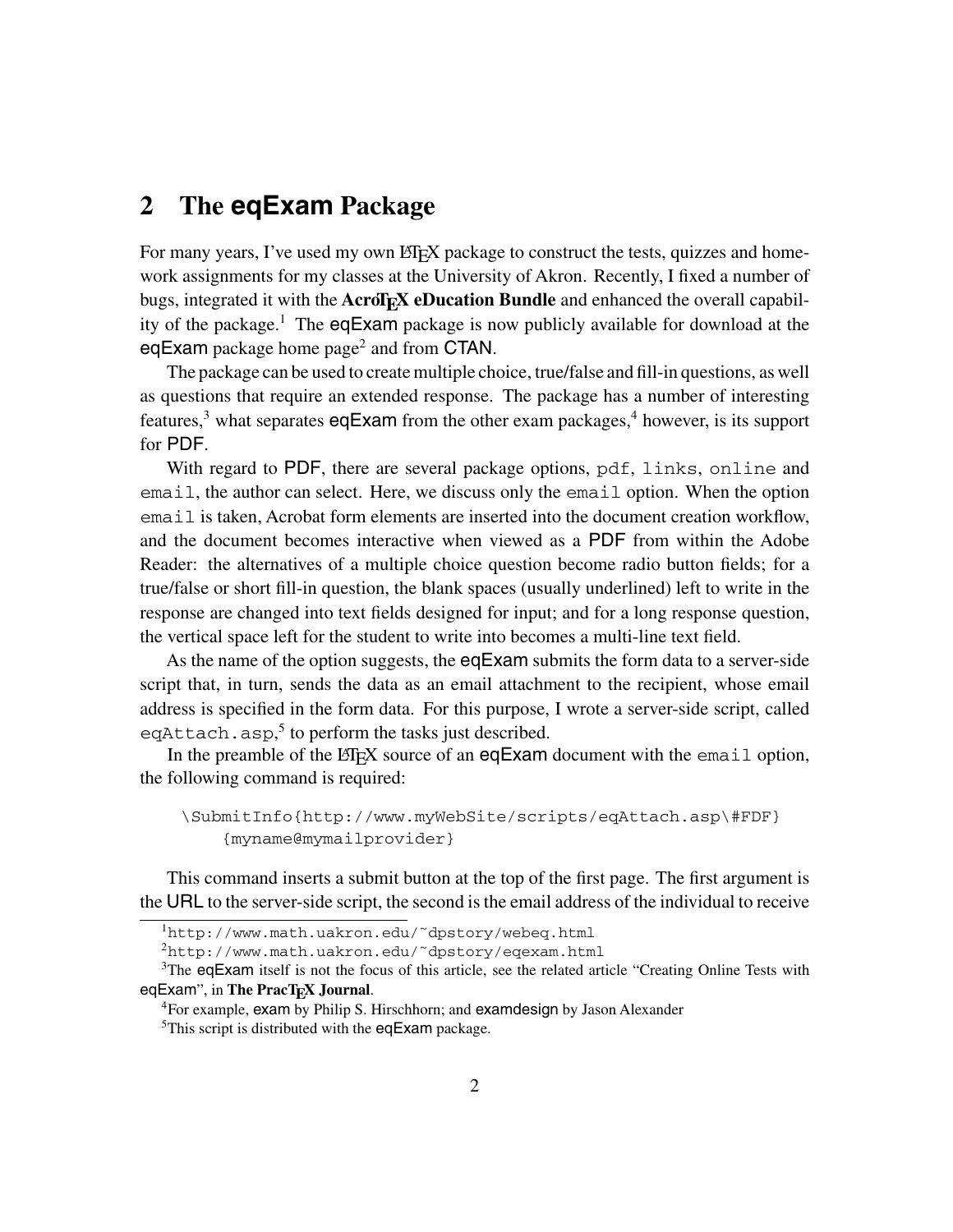the respondent's data. (You can also provide a comma delimited list of email addresses to have multiple recipients.<sup>6</sup>)

The script file eqAttach.asp must be installed on a Windows server platform, running Microsoft Internet Information Server(IIS), version 4.0 or greater.

The incoming data from an eqExam document has the file structure in the Acrobat Form Data Format (FDF). To handle the incoming FDF from the client, eqAttach.asp uses the **Acrobat FDF Toolkit**, <sup>7</sup> version 6.0, which is a library of function calls to handle FDF. The **FDF Toolkit** needs to be installed on the server.

Details of the script and toolkit installation can be found in the eqExam package documentation.8

## **3** The TEX/LIFEX Usage Survey

An eqExam document does not actually have to be a test, it can be any list of questions which requests the response of the user, a teacher evaluation, a questionnaire, or a survey. The **T<sub>E</sub>X/LIFEX Usage Survey** was developed, then, to demonstrate this very useful ancillary feature of any exam package, and of my package, in particular.

The survey was divided into five parts:

- 1. TEX/LATEX: The TEX/LATEX part sought information about experience, length of time using  $T<sub>F</sub>X$  of the respondent, what  $T<sub>F</sub>X$  and platform system is used.
- 2. **Seeking Help**: The respondent is queried about help with T<sub>E</sub>X problems, where does the respondent go to get help?
- 3. **Print and PDF**: Print and PDF concerns whether the respondent primarily uses  $T_F X$ to print documents, or to create PDF documents for distribution.
- 4. **Population Demographics**: Here, questions such as gender, age, country or residence are asked of the respondent.
- 5. **Improvements in TEX**: One question asking the respondent to note any improvements needed to T<sub>E</sub>X systems.

<sup>&</sup>lt;sup>6</sup>For example, one copy to the professor, and one to a graduate student who will grade the exam.

<sup>7</sup>Located at the **Acrobat Family Developer Center** http://partners.adobe.com/public/ developer/acrobat/devcenter.html.

 ${}^{8}$ http://www.math.uakron.edu/~dpstory/acrotex/eqexamman.pdf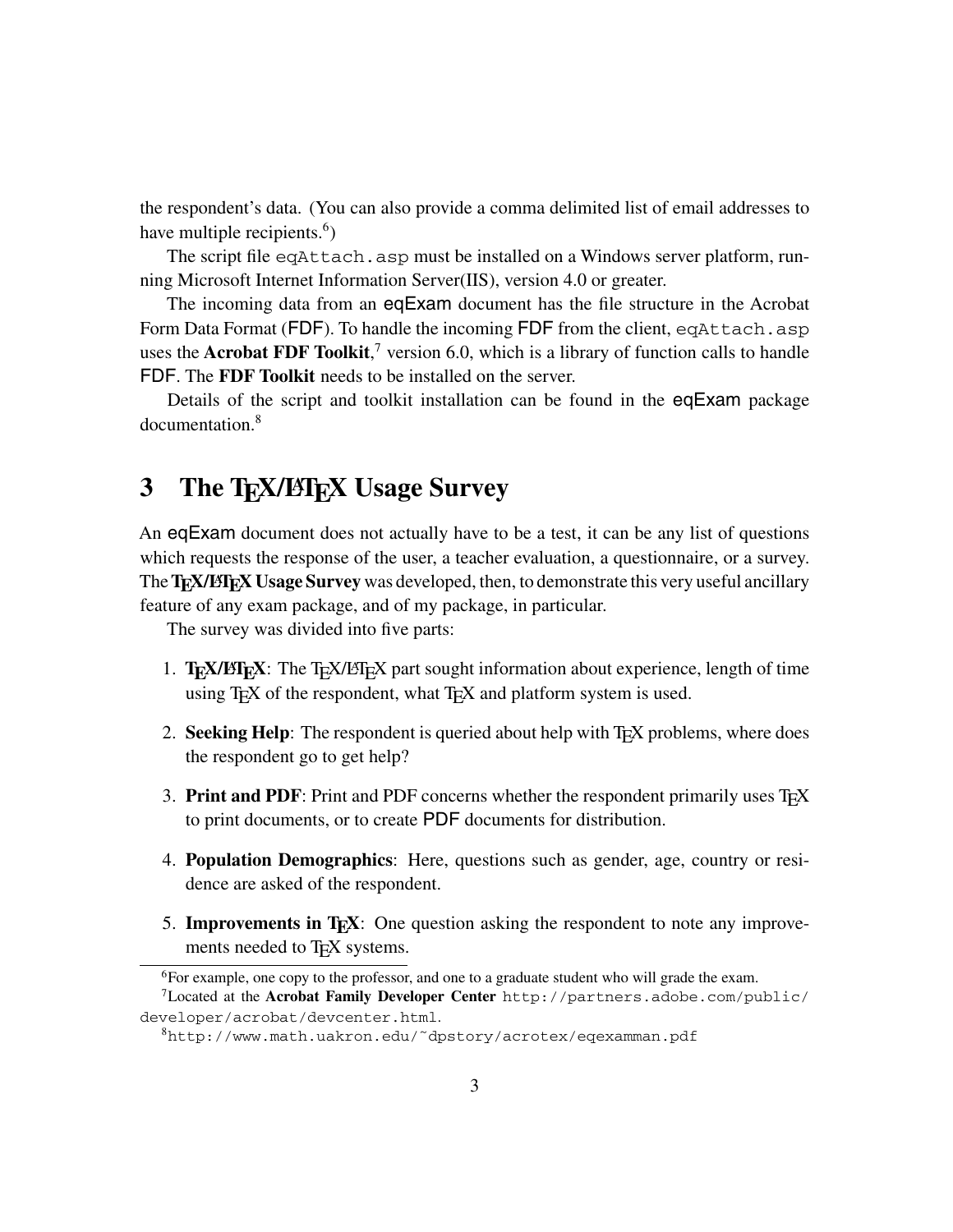The questions themselves were mostly multiple choice, with a few short fill-ins and extended replies thrown in for good measure.

Before making the survey public, one safeguard was put in place. A respondent can only submit twice per platform. It is very easy to submit, just click on the "Submit" button; a nefarious individual could click hundreds of times, spoiling the survey results, wasting bandwidth, and filling up my email in-box, hence the restriction.

**Gathering the Data.** The way eqExam is designed to work with the email option, the server-side script, eqAttach.asp, receives the form data from the client, creates an email message, attaches the data as a FDF file, and sends the message to the designated recipient. As the recipient of the survey results, I've received 195 emails to date. The attachments were saved to a folder on my desktop for later processing as they arrived.

Now, how do we take the 195 FDF files, extract the form data, and save the data to a database? There is a new feature of Adobe Acrobat 7.0 Professional that I used to handle this problem. Under the File > Form Data menu, there is an item in the drop-down menu titled "Create Spreadsheet from Data File…". I selected this item, in the subsequent dialog, I chose all the FDF files in the folder were I kept the survey results, and Acrobat did the rest. Upon completion, Acrobat produced a .csv file, a comma delimited file that Microsoft Excel can read. I opened the new file in Excel and saved it as a .xls file, and subsequent to that, I imported the Excel file into the MS Access database program, for easy data manipulation.

**Data Highlights.** The T<sub>E</sub>X/LIF<sub>E</sub>X survey—having been constructed from an eqExam, a general exam package—is not "intelligent"; the survey is linear, the respondent simply reads each question in turn, and answers as appropriate, there is no validation of the data (for example, require a number be entered). I have constructed quite sophisticated surveys using LATEX, one for Seybold Seminars<sup>9</sup> and another for Adobe Systems. In both surveys, I used the full power of the **AcroT<sub>E</sub>X** eDucation Bundle and of Acrobat JavaScript.

A fairly complete report of the results of this survey can be found in the two files tex\_survey\_rep.pdf and longresp.pdf.

The survey was publicized through comp.text.tex, which lead to 195 responses to the survey. The responses to Question 1 report that  $8.2\%$  classified themselves as novices in T<sub>E</sub>X/LIF<sub>E</sub>X, 28.6% were intermediates, 50.5% classified themselves as experienced, and 12.6% were package developers. The vast majority of respondents, 85% said they preferred to use  $\text{ETr}X$  (Ouestion 4(a)).

 $^{9}$ http://www.planetpdf.com/mainpage.asp?webpageid=2130